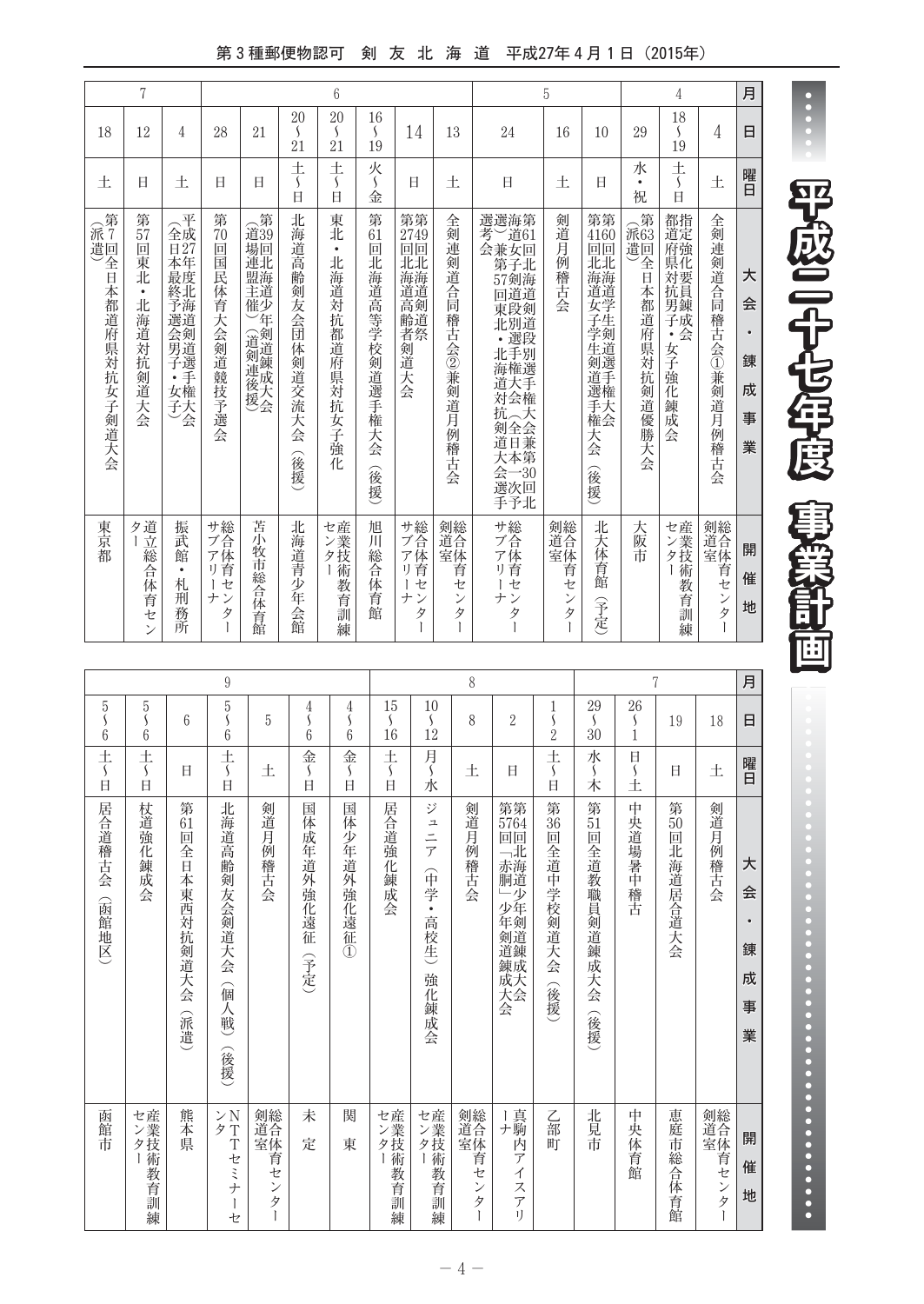## 第3種郵便物認可 剣 友 北 海 道 平成27年4月1日 (2015年)

| 1                                     | 12                                |                                              |                                                           |                          | 11                                |                                                                        |                                    |                                  |                  | 10                              |                                              |                                                                                           |                                                             |                          |                                              | 9                           |                      |                                                    | 月                          |
|---------------------------------------|-----------------------------------|----------------------------------------------|-----------------------------------------------------------|--------------------------|-----------------------------------|------------------------------------------------------------------------|------------------------------------|----------------------------------|------------------|---------------------------------|----------------------------------------------|-------------------------------------------------------------------------------------------|-------------------------------------------------------------|--------------------------|----------------------------------------------|-----------------------------|----------------------|----------------------------------------------------|----------------------------|
| 5<br>$\overline{\mathsf{S}}$<br>10    | 5                                 | 28<br>$\mathcal{L}_{\mathcal{L}}$<br>29      | 21<br>$\mathcal{L}_{\mathcal{L}}$<br>22                   | 8                        | 7                                 | 3                                                                      | 3                                  | 17                               | 11               | 11                              | 3<br>$\frac{5}{5}$                           | 3                                                                                         | 21                                                          | 20                       | 13                                           | 13                          | 12                   | 11<br>$\mathcal{S}_{\mathcal{S}}$<br>13            | 日                          |
| 火<br>$\mathcal{L}_{\mathcal{L}}$<br>Ħ | 土                                 | 土<br>$\mathcal{S}_{\mathcal{S}}$<br>$\Box$   | 土<br>$\boldsymbol{\mathsf{\mathsf{S}}}$<br>$\overline{H}$ | Ħ                        | 土                                 | 火<br>$\bullet$<br>祝                                                    | 火<br>$\bullet$<br>祝                | 土                                | E                | 日                               | 土<br>一)月                                     | 土                                                                                         | 祝                                                           | Ħ                        | Ħ                                            | Ħ                           | 土                    | 金<br>$\mathcal{S}_{\mathcal{S}}$<br>$\overline{a}$ | 曜日                         |
| 中<br>央道場寒稽古·<br>・鏡開き                  | 剣道月<br>例稽古会                       | (共第<br>共催回<br>『北海道スポー<br>T<br>ツ<br>少年団剣道交流大会 | 居合道稽古会<br>(根釧<br>一地区                                      | 第<br>26<br>回<br>:北海道杖道大会 | 全剣連剣道合同稽古会④兼剣道月例<br>一稽古会          | 第第<br>3152<br>回回<br>北北<br><b>北海道安子学出</b><br>生人<br>新剣道<br>《剣道大会<br>(後援) | 第<br>63<br>回<br>全日本剣道選手権大会<br>(派遣) | 第<br>50<br>靣<br>全日本居合道大会<br>(派遣) | 第25回北海道団体優勝居合道大会 | 第<br>42<br>靣<br>全日本杖道大会<br>(派遣) | 第<br>$\tilde{70}$<br>回<br>国民体育大会剣道大会<br>(派遣) | 剣道月例稽古会                                                                                   | 第第<br>4163<br>回回<br>北北<br>海海道<br>女子学生剣道優勝<br>天<br>슺<br>(後援) | 第<br>26<br>回北海道中学生剣道錬成大会 | 第<br>54<br>回<br>全<br>日本女子<br>剣道選手権大会<br>(派遣) | 第<br>63<br>回<br>北海道団体優勝剣道大会 | 全剣連剣道合同稽古会③          | 国体少年道外強化遠征②                                        | 大<br>会<br>錬<br>成<br>事<br>業 |
| 中央体育館                                 | 剣道合体育,<br>ゼ<br>$\mathcal{V}$<br>タ | 科学大学                                         | 釧路市                                                       | サブアリ<br>ゼ<br>ン<br>ナ<br>タ | 剣縫合体育,<br>ゼ<br>$\mathcal{V}$<br>タ | 北大体育館<br>孚定                                                            | 日本武道館                              | 福岡県                              | 手稲区体             | 兵庫県                             | 和歌<br>山県勝浦市                                  | 剣道室<br><br><br><br><br><br><br><br><br><br><br><br><br><br><br><br><br><br><br><br><br>ンタ | 北大体育館<br>宇定                                                 | 砂川市総合体育館                 | 姫路市                                          | 同<br>右                      | 旭川<br>宋雪ア<br>I)<br>ナ | 関<br>東                                             | 開<br>催<br>地                |

|          |                                  |                                             | 6                              |                     |                                                    |                                                   | 5                            |                          | 4                                                         |                                    | 月                                            |                 | 3                                |                                                                      | $\overline{2}$           |                          | 1                                                 |                                       | 月                          |
|----------|----------------------------------|---------------------------------------------|--------------------------------|---------------------|----------------------------------------------------|---------------------------------------------------|------------------------------|--------------------------|-----------------------------------------------------------|------------------------------------|----------------------------------------------|-----------------|----------------------------------|----------------------------------------------------------------------|--------------------------|--------------------------|---------------------------------------------------|---------------------------------------|----------------------------|
| 16       | 7                                | 6                                           | 7                              | 6                   | 6<br>7                                             | 23                                                | 9                            | 19                       | 11<br>S<br>12                                             | 4<br>S<br>$\overline{5}$           | 日                                            | 13              | 12                               | 11                                                                   | 6                        | 16                       | 11                                                | 6<br>$\mathsf{S}$<br>8                | 日                          |
| 火        | 日                                | 土                                           | $\Box$                         | ŧ.                  | 土<br>$\mathcal{L}_{\mathcal{L}}$<br>$\overline{B}$ | ŧ.                                                | 土                            | H                        | 土<br>$\mathcal{S}_{\mathcal{S}}$<br>$\overline{H}$        | 土<br>E                             | 曜日                                           | $\Box$          | 土                                | 木<br>$\bullet$<br>祝                                                  | ŧ.                       | 土                        | 月<br>$\bullet$<br>祝                               | 水<br>$\mathcal{S}_{\mathcal{S}}$<br>金 | 曜日                         |
| 事務局振替休業日 | (協山・<br>会渡主島<br>催)<br>地方剣道指導者講習会 | 桧山<br>$\bullet$<br>渡島地方主催稽古会<br>(協議<br>(会主催 | 釧路<br>地方剣道指導者講習会<br>(協議会主<br>催 | 釧路地方主催稽古会<br>(協議会主催 | 第 $24$<br>回<br>口杖道中<br>·央講習·<br>승<br>(派遣)          | 第<br>1<br>回<br>理<br>事<br>숏<br>第<br>1<br>回<br>評議員会 | 第<br>1<br>回<br>當任<br>理事<br>会 | 杖道指導者講習会                 | 剣道中<br>堅指導者講習会<br>(全剣連後援)                                 | 第<br>50<br>靣<br>剣道東日本中央講習会<br>(派遣) | 講<br>習<br>会<br>$\bullet$<br>審<br>査<br>슾<br>等 | 杖道稽古会<br>(十勝地方) | 剣道月<br>例稽古<br>会                  | 第第<br>864<br>回回<br>全全<br>日日<br>本本<br>都都道道<br> 肩県対抗 <br><b>元女子予選会</b> | 剣道月<br>例<br>稽古<br>会      | 剣道月<br>例<br>稽古<br>会      | 第<br>$\overline{16}$<br>回<br>北海道中学校新人剣道大会<br>(後援) | 第55回北海道高等学校新人剣道大会                     | 大<br>会<br>錬<br>成<br>事<br>業 |
|          | 同<br>右                           | 八雲<br>町総合体育館                                | 同<br>右                         | 鶴<br>ヶ<br>岱武道館      | 勝浦<br>市                                            | 講総<br>堂合<br>体<br>育<br>セ<br>ン<br>タ                 | 小研合体<br>室育<br>セ<br>ン<br>タ    | 剣道合体<br>育<br>セ<br>ン<br>タ | サ総<br>ブ合<br>ア体<br>育<br>IJ<br>セ<br>ナ<br>$\mathcal{V}$<br>タ | 東京都                                | 開<br>催<br>地                                  | 音更町体育館          | 剣縫合体育<br>セ<br>$\mathcal{V}$<br>タ | サブアリ<br>セ<br>$+$<br>タ                                                | 剣道合体<br>育<br>セ<br>ン<br>タ | 剣道合体<br>育<br>セ<br>ン<br>タ | 千歳市武道館                                            | 千歳市武道館                                | 開<br>催<br>地                |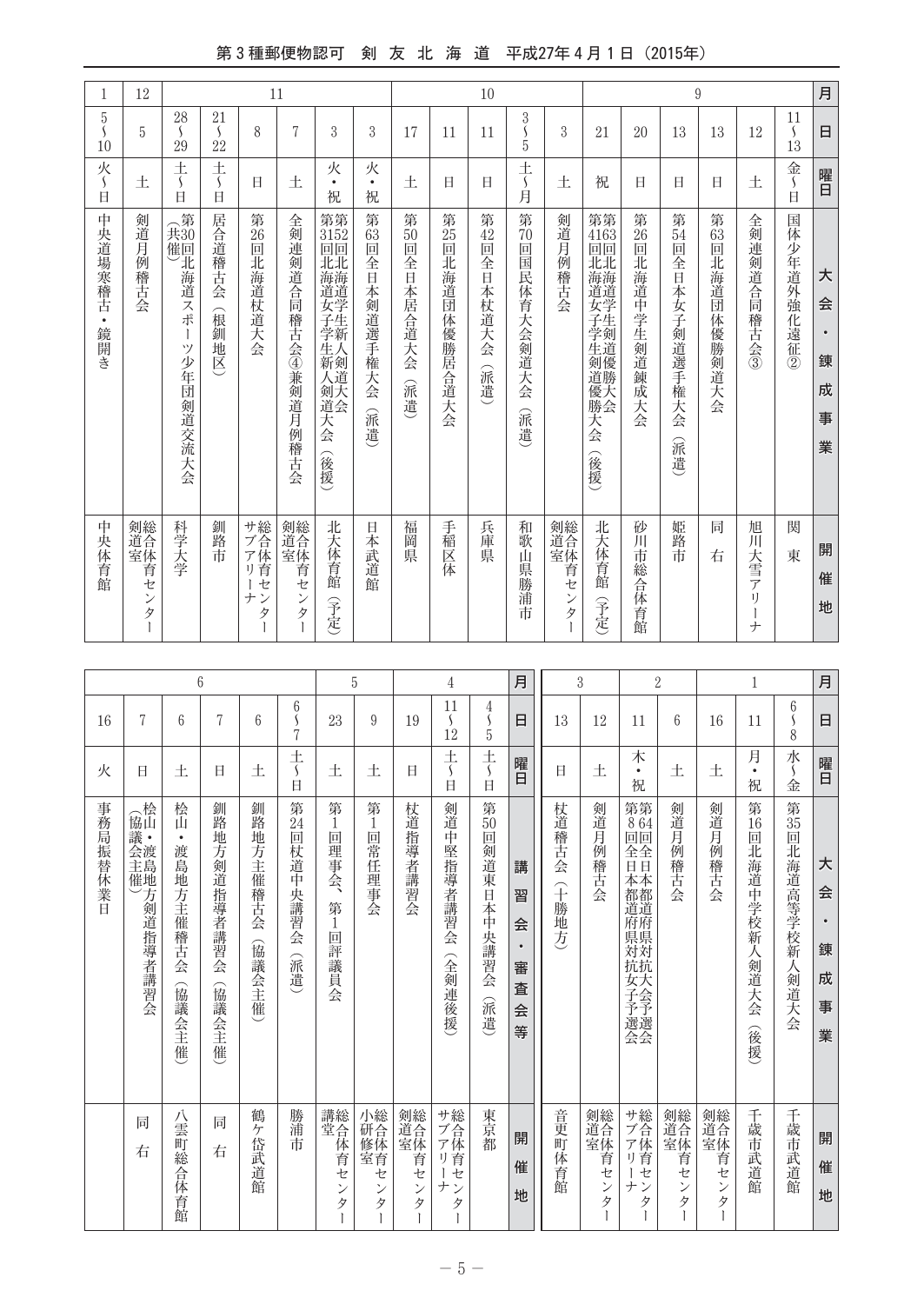## 第3種郵便物認可 剣 友 北 海 道 平成27年4月1日 (2015年)

|          | 8                                                           |                        |                        |                                          |                      |                                                                                                                                                                                                                                                                                                                                                                                                                                                                                                    |          | 7             |           |                         |                        |                                          |                                        |                                                |                        | 6                     |                                            |                       | 月                                            |
|----------|-------------------------------------------------------------|------------------------|------------------------|------------------------------------------|----------------------|----------------------------------------------------------------------------------------------------------------------------------------------------------------------------------------------------------------------------------------------------------------------------------------------------------------------------------------------------------------------------------------------------------------------------------------------------------------------------------------------------|----------|---------------|-----------|-------------------------|------------------------|------------------------------------------|----------------------------------------|------------------------------------------------|------------------------|-----------------------|--------------------------------------------|-----------------------|----------------------------------------------|
| 4        | 1<br>$\frac{5}{2}$                                          | 26                     | 25                     | 26                                       | 25                   | 25<br>$\mathcal{L}_{\mathcal{L}}$<br>26                                                                                                                                                                                                                                                                                                                                                                                                                                                            | 21       | 19            | 18        | 5                       | 4                      | 5                                        | 4                                      | 4<br>$\frac{5}{5}$                             | 28                     | 27                    | 27<br>$\mathcal{S}_{\mathcal{S}}$<br>28    | 17<br>$\frac{5}{21}$  | $\Box$                                       |
| 火        | $\pm$<br>$\mathcal{L}$<br>$\Box$                            | Ħ                      | 土                      | Ħ                                        | 土                    | 土<br>$\mathcal{S}_{\mathcal{S}}$<br>$\Box$                                                                                                                                                                                                                                                                                                                                                                                                                                                         | 火        | Ħ             | 土         | 日                       | 土                      | Ħ                                        | 土                                      | $\pm$<br>$\mathcal{S}_{\mathcal{S}}$<br>$\Box$ | Ħ                      | 土                     | 土<br>$\mathcal{L}_{\mathcal{L}}$<br>$\Box$ | 水<br>$\frac{5}{11}$   | 曜日                                           |
| 事務局振替休業日 | 居合道前期講習会、<br>$\bullet$<br>$\overline{\phantom{0}}$<br>一種審査会 | 後志地方剣道指導者講習会<br>(協議会主催 | 後志地方剣連主催稽古会<br>(協議会主催) | 剣道第<br>$\overline{\phantom{0}}$<br>種審査会③ | 地域交流稽古会              | 少年<br>剣道講習会②                                                                                                                                                                                                                                                                                                                                                                                                                                                                                       | 事務局振替休業日 | 剣道第<br>一種審査会② | 地域交流稽古会   | 石狩地方剣道指導者講習会<br>(協議会主催) | 石狩地方剣連主催稽古会<br>(協議会主催) | 剣道第<br>$\overline{\phantom{a}}$<br>種審査会① | 地域交流稽古会                                | 杖道前期講習会<br>(全剣連派遣講師                            | 根室地方剣道指導者講習会<br>(協議会主催 | 根室地方剣連主催稽古会<br>(協議会主催 | 少年剣道講習会①                                   | 第53回剣道中堅剣士講習会<br>(派遣) | 講<br>習<br>会<br>$\bullet$<br>審<br>査<br>会<br>等 |
|          | サブアリーナ<br>総合体育センタ                                           | 同<br>右                 | 小樽商大体育館                | 同<br>右                                   | ン留萌市<br>スポ<br>ッ<br>セ | $\ensuremath{\mathop{\not\!\!{}}\mathop{\not\!\!{}}\mathop{\not\!\!{}}\mathop{\not\!\!{}}\mathop{\not\!\!{}}\mathop{\not\!\!{}}\mathop{\not\!\!{}}\mathop{\not\!\!{}}\mathop{\not\!\!{}}\mathop{\not\!\!{}}\mathop{\not\!\!{}}\mathop{\not\!\!{}}\mathop{\not\!\!{}}\mathop{\not\!\!{}}\mathop{\not\!\!{}}\mathop{\not\!\!{}}\mathop{\not\!\!{}}\mathop{\not\!\!{}}\mathop{\not\!\!{}}\mathop{\not\!\!{}}\mathop{\not\!\!{}}\mathop{\not\!\$<br>$\mathcal{V}$<br>ビ<br>$\mathcal{V}$<br>ッ<br>ジ<br>森 |          | 同<br>右        | 苫小牧市川沿公園体 | 同<br>右                  | 北広島総合体育館               | 同<br>右                                   | サン<br>$\bullet$<br>ı)<br>フ<br>レ<br>一函館 | ンN<br>タT<br>Tセミナ<br>L<br>セ                     | 同<br>右                 | 中標津:<br>町武道館          | 北見市<br>武道館                                 | 奈良市                   | 開<br>催<br>地                                  |

| 月 | 日                                              | 曜日                                     | 講<br>習<br>会<br>٠<br>審<br>査<br>会<br>等     | 開<br>催<br>地                                  |
|---|------------------------------------------------|----------------------------------------|------------------------------------------|----------------------------------------------|
|   | 8                                              | 土                                      | 宗谷地方剣連主催稽古会<br>(協議会主催                    | 枝幸町総合体育館                                     |
|   | 9                                              | H                                      | 宗谷地方剣道指導者講習会<br>(協議会主催                   | 同<br>右                                       |
|   | 8                                              | 土                                      | 十勝地方剣連主催稽古会<br>(協議会主催                    | 音更町武道館                                       |
|   | 9                                              | Ħ                                      | 十勝地方剣道指導者講習会<br>(協議会主催                   | 音更町総合体育館                                     |
|   | 13<br>$\mathcal{L}_{\mathcal{L}}$<br>15        | 木<br>$\mathcal{S}_{\mathcal{S}}$<br>İ  | 事務局夏期休暇                                  |                                              |
| 8 | $22\,$<br>$\overline{\mathcal{L}}$<br>23       | $\frac{+}{\sqrt{2}}$<br>$\overline{H}$ | 少年剣道講習会③                                 | 比布<br>町体育館                                   |
|   | 29                                             | 土                                      | 網走地方剣連主催稽古会<br>(協議会主催)                   | 北見市武道館                                       |
|   | 30                                             | Ħ                                      | 網走地方剣道指導者講習会<br>(協議会主催                   | 同<br>右                                       |
|   | 29                                             | 土                                      | 胆振地方剣連主催稽古会<br>(協議会主催                    | 苫小牧市川沿公園体                                    |
|   | 30                                             | Ħ                                      | 胆振地方剣道指導者講習会<br>(協議会主催                   | 同<br>右                                       |
|   | $\sqrt{5}$<br>$\mathcal{S}_{\mathcal{S}}$<br>6 | $\frac{+}{\sqrt{2}}$<br>$\Box$         | 第42回居合道中央講習会<br>(派遣)                     | 京都市                                          |
|   | 5                                              | 土                                      | 地域交流稽古会                                  | 湿<br>原<br>$\mathcal{O}$<br>風<br>ア<br>I)<br>ナ |
|   | 6                                              | Ħ                                      | 剣道第<br>$\overline{\phantom{0}}$<br>種審査会④ | 同<br>右                                       |
|   | 5                                              | 土                                      | 地域交流稽古会                                  | 小樽<br>市潮陵高校                                  |
| 9 | 6                                              | Ħ                                      | 剣道第<br>$\overline{\phantom{0}}$<br>種審査会6 | 同<br>右                                       |
|   | 5                                              | 土                                      | 地域交流稽古会                                  | ン旭<br>夕川<br>市大成市民セ                           |
|   | 6                                              | Ħ                                      | 剣道第二種審査会①                                | 同<br>右                                       |
|   | 19                                             | 土                                      | 事務局振替休業<br>Ė                             |                                              |
|   | 22                                             | 火<br>$\bullet$<br>祝                    | 地域交流稽古会                                  | 帯広<br>の森体育館                                  |